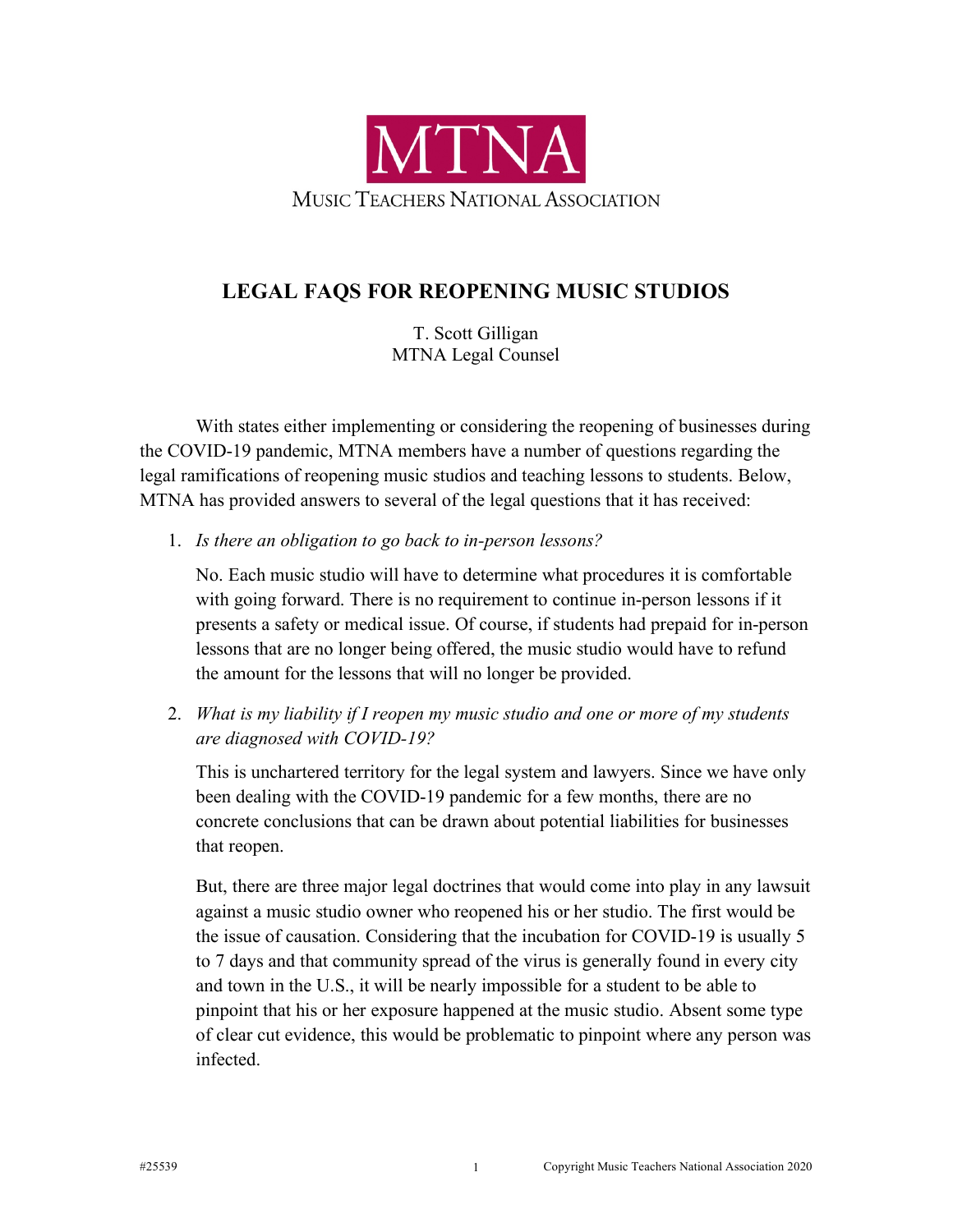Secondly, in order to establish liability, the student would have to prove that the music studio was negligent. If a studio opened up in violation of any applicable stay-at-home order, negligence would not be difficult to show. But, if the music studio operated in compliance with state and local restrictions and orders, and if it followed current CDC and state health regulations, negligence would be very difficult to prove.

The third legal doctrine that would come into play is assumption of the risk. If a student sued a music studio for negligently exposing the student to COVID-19, the studio could defend by asserting that the student (or his or her parents) voluntarily and knowingly assumed the risk of exposure by allowing the student to come to the studio. Since everyone is well aware of the risks of COVID-19 infection, anyone who ventures out into a business environment is knowingly assuming the risk of exposure. Courts do not permit a plaintiff to recover for an injury or illness when the plaintiff was aware of the risk and voluntarily assumed it.

While, as noted above, there have been no court decisions regarding the liability of businesses that reopen during the pandemic, the fear of legal liability should not prevent a music studio from reopening. Of course, owners of music studios should implement the safety and health practices mandated or recommended by the CDC and state and local health departments to protect clients and staff, and reduce the risk of legal liability.

*3. What steps can a music studio take to protect the safety of its staff and may the music studio bar persons from its facilities who do not follow safety requirements?*

There are numerous steps that music studios may employ to reduce the risk of COVID-19 exposure for students and parents coming to your studio. Below is a list of measures you can implement depending upon the exposure level in your community, your clientele, your studio setup, and your comfort level:

- \* Pre-Opening Welcome Back Letter. Music studios should send a prereopening letter to all students and parents informing of a reopening date and all infection control procedures that the music studio will be implementing. Emphasize that the procedures are mandatory and must be complied with as a precondition to entering the music studio and/or receiving lessons.
- \* Scheduling. Schedule lessons so that there is a gap between students to reduce the number of persons in the studio at any one time.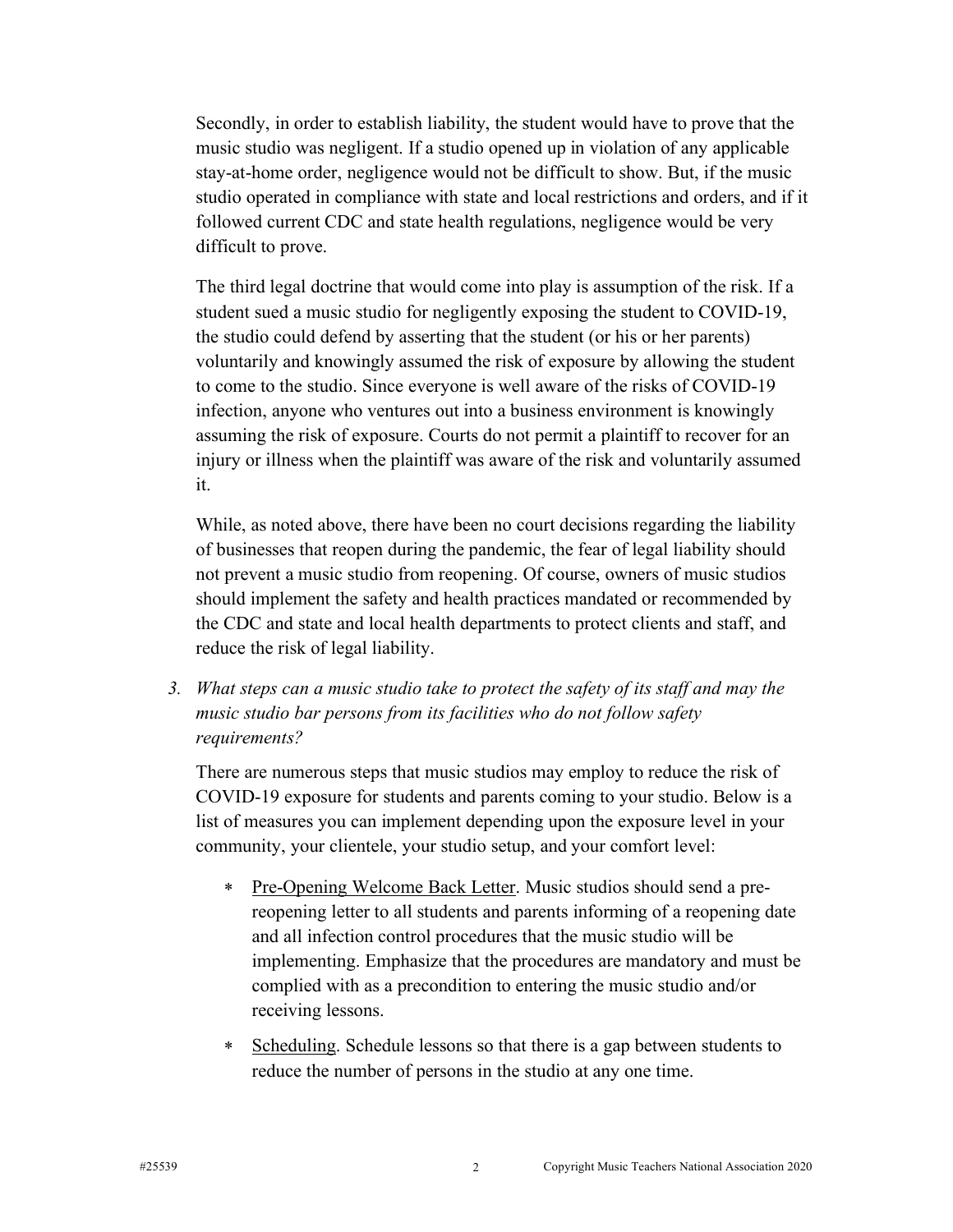- \* Waiting Room. A music studio may elect to eliminate its waiting room by having students remain in their cars until they are notified by cellphone or text that the teacher is ready to begin the lesson. If a waiting room is used, music studios should remove magazines, toys and other objects which may be difficult to disinfect.
- \* Screening List. Music studios should instruct students not to come to the music studio if they have or have had in the past 14 days a cough, a fever, shortness of breath, difficulties breathing, flu-like symptoms, gastrointestinal upset, or experienced a loss of taste or smell. It may be beneficial to send to the student the day before his or her lesson a patient screening form which they would fill out indicating that they have had none of the above listed symptoms. To encourage students to be honest, the music studio may want to consider waiving any cancellation fees due to an illness.
- \* Limit on Items. Music studios may want to restrict the items that students bring with them into the studio, such as limiting a student to a cellphone and wallet. It may be beneficial for students not to bring into the music studio books and other music instruction materials.
- \* Hand Sanitizer. Music studios should place hand sanitizer stations at the entrance of the studio with specific instructions to use it prior to entering the studio and upon leaving the studio. Sanitizer stations could also be placed in instruction rooms.
- \* Temperature. The music studio may want to take the temperature of students as they enter the music studio. Touchless forehead scanners are readily available online for less than \$100. If an elevated temperature is noted, the students should be instructed not to enter the music studio and to proceed home.
- \* Payment. Music studios may want to require payment by credit cards over the telephone to avoid touching credit cards, checks or cash.
- Masks. State orders may require the use of facemasks by both the student and studio employees. In addition, even though the state may not require it, a music studio can certainly adopt the policy requiring facemasks to be worn by students and employees. If masks are required, the students should be advised of that beforehand in the written welcome back letter. The music studio may also want to obtain a supply of disposable masks for students who forget to wear one.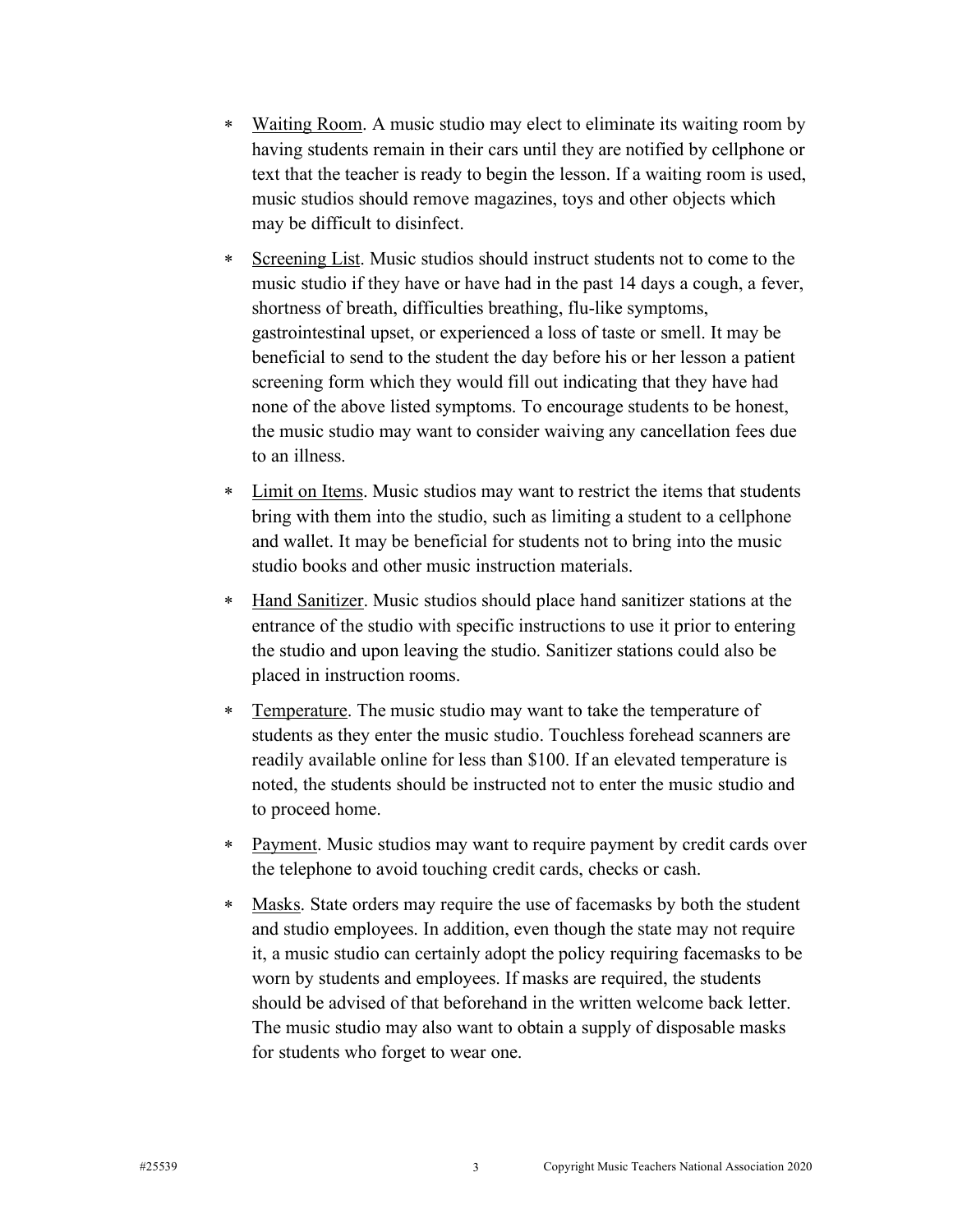- \* Sanitation. The music studio should establish a set schedule to sanitize all areas where persons have been during the time the music studio was opened. Obviously, those would include instruments, tables, chair arms, door knobs, light switches, hangers or anywhere else where people come in contact. Surfaces should be cleaned with detergent or soap and water prior to disinfecting them. To disinfect, use products that meet the EPA's criteria to use against COVID-19.
- *4. How should a music studio handle refunds for prepaid lessons that were cancelled and students who no longer wish to continue lessons although there is a contract with the music studio?*

This will be a road that each music studio will have to navigate depending upon the wording of its contracts, its existing cancellation policies, the level of COVID-19 infection that exists in its community and the possible public relations fallout if it is perceived as being too heavy handed in the treatment of its students during a pandemic. MTNA recommends that if a member is uncertain how to proceed, it should involve its attorney in deciding the proper way to handle cancellations, refunds and terminated contracts.

Even if a music studio has a well-drafted contract that requires a student to pay for all cancelled lessons, in some cases the student may be able to escape liability under the doctrine of impossibility of performance. If a party to a contract is not able to perform because of an event beyond the party's reasonable control, it can avoid liability under the contract. So, even if students are required to pay for all or some portion of cancelled lessons, if they can show that it was impossible or illegal to attend the lessons because of the pandemic or government orders, they may be relieved of having to pay any cancellation fee under the contract.

5. *If the music studio has employees, could the employees sue the music studio owner if the employees are diagnosed with COVID-19?*

Like the answer to Question 1 above, there would again be an issue of causation. Given the community spread of the coronavirus, it would be very difficult for an employee to prove that he or she caught the virus at the music studio.

In addition, employees cannot sue employers because they become sick or injured on the job unless they can show that the employer intentionally put the employee at risk or recklessly disregarded their safety. Instead, the government provides worker's compensation for employees who get sick or injured because of their employment. Workers compensation provides immunity against employee lawsuits alleging carelessness or negligence on the part of the employer that results in injury or illness to the employee.